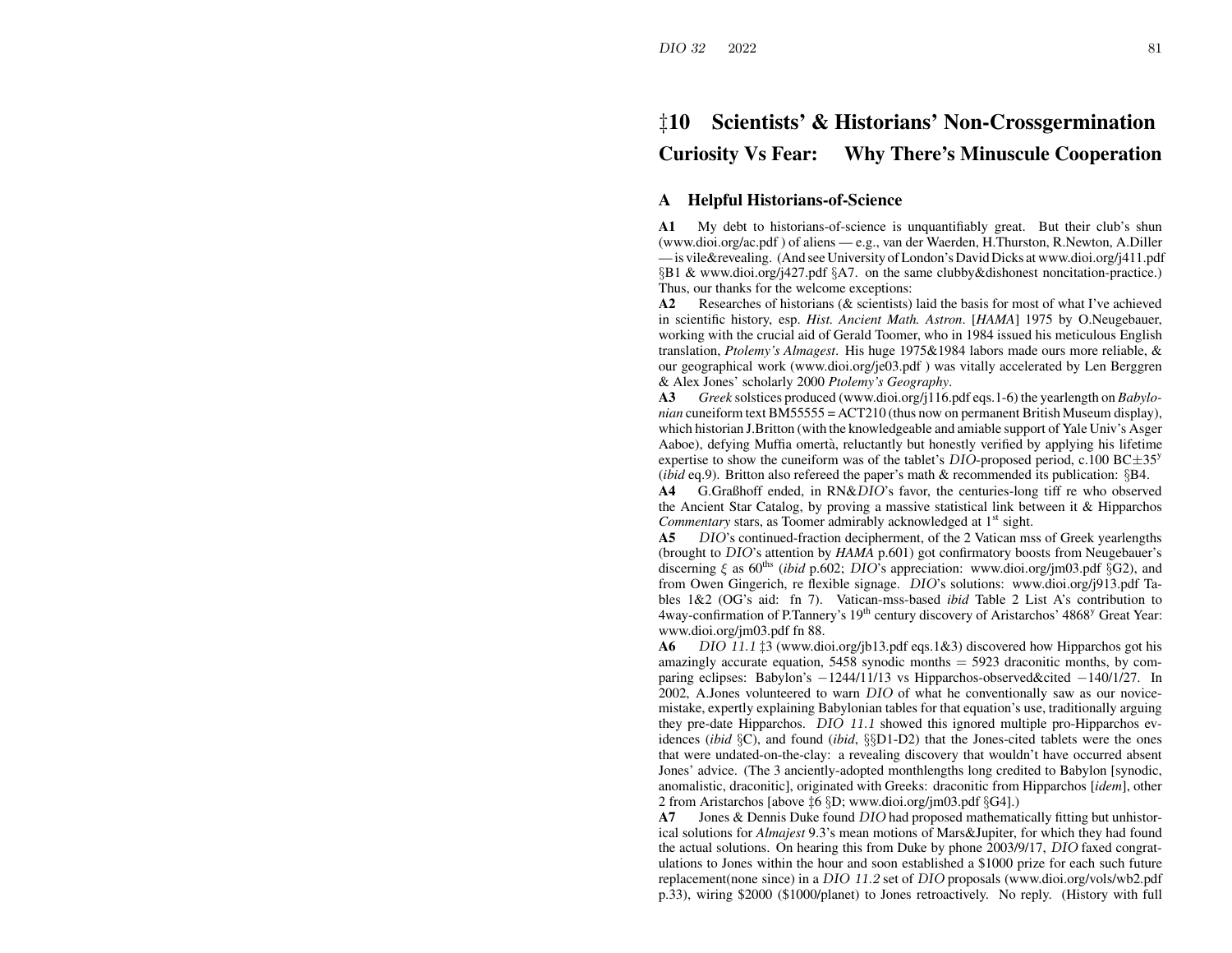math: www.dioi.org/jb24.pdf §§F3-G3.) Unbeknowst to Jones&Duke, who'd received preprints, DIO 11.2 hadn't ye<sup>t</sup> been mass-mailed, which allowed just-in-time addition of the correct Jones-Duke Mars solution to *DIO 11.2*'s text, while retaining *DIO*'s full prior unhistorical Mars solution, to encourage humility by example. Thus, intentionally or no, Jones&Duke rendered DIO <sup>a</sup> huge favor.

**A8** Our foregoing appreciations are ever-unrequited; but nonetheless owed, thus here gratefully imparted.

#### **B Helpful Scientists**

**B1** In 1976 History-of-science's *Dictionary of Scientific Biography 13*:321 unveiled the 1<sup>st</sup> known Autumn Solstice (www.dioi.org/j129.pdf fn 24; www.dioi.org/j13a.pdf p.177). The 1991 *Journal for the History of Astronomy 22.2*:119 Winter Equinox matched it (www.dioi.org/j139.pdf §B4). While helpfully righting such jokes, we note they sugges<sup>t</sup> historians-of-science need skilled *and critical* scientists in their midst, <sup>a</sup> step this hermit field would rather die than commit-to, fearing internal embarrassments. Thus unleashing external ones. (E.g., www.dioi.org/jm01.pdf, esp. p.9.) Conversely, science colloquia can welcome historians-of-science, to stem the decline in scientists who love history.

**B2**2 Eratosthenes' Earth circumference  $C = 256000$  stades, vs real  $C = 216000$  stades. For centuries, scholars alibied this enormous discrepancy by cheating: tampering with the yardstick, shrinking the stade to force his C to equal real C. But in 1982, DIO found, using a *standard* 185 meter stade, air-bending of light explained his too-big C **AND** antiquity's too-small other widely-adopted  $C = 180000$  stades (Ptolemy). All within 1%. Pieces of the ne w solution have appeared in *ArchHistExactSci*, *AmerJPhysics*, *SciAm*, ubiquitous physics textbook Halliday&Resnick 1990s, etc. Yet for 40<sup>y</sup>, historians-of-science have refused to cite the solution (*Griffith Observer 82.8*:9-16 p.16).

**B3**Via fractional-endings, R.Newton proved Ptolemy stole Hipparchos' star catalog (www.dioi.org/jm03.pdf §I). Sample givea way degree-fraction oddities: untampered latitudes have 10 times more 15's&45's than longitudes, which have overmany 40's, and (*reverse of latitudes*) twice as many 10's as 30's! *JHA* reaction: waste 100+pp attacking RN. **B4** Hipparchos' analyses of eclipse-trios produced once-mysterious numbers: 327 2/3, 247 1/2, 3144, 3122 1/2. DIO 1.3 (www.dioi.org/j139.pdf eqs.10-24) precisely reconstructed ho w. Experts Britton&Thurston trace-confirmed the math, later published (2002) by *Isis* Editor M.Rossiter. Cult silence or (www.dioi.org/jm03.pdf §D) worse since.

**B5**Vatican mss of ancients' yearlengths (§A5): unsolved for centuries 'til DIO 9.1 ‡3 (www.dioi.org/j913.pdf Table 2) gotresults coherent&*confirmable* (www.dioi.org/jm03.pdf fn 88). Jones' reaction (*ibid* §§G8-G11 & fn 87): [1] detail old tries that never solved the mss' data; [2] noncite DIO's ne w solutions, while [3] talibombing their data-basis by *tampering* (*ibid* §G8): erasing all mss' accents! (Doing so to, e.g., *Almajest*, would yield gibberish, since accents signified inverted integers.)

Cult-desperation to deny frustratingly ineluctable alien math was never more transparent. **B6** For the 36<sup>h</sup> (!!!) error in Ptolemy's "observed" 140 AD solstice, Neugebauer #1 acolyte, MacArthur-blessed N.Swerdlo w, offers(*JHA 12*:59-63, 1981) an alibi (irrelevant to Ptolemy's just-as-gross & just-as-indoor-faked 3 equinoxes [www.dioi.org/j801.pdf  $\odot$ 1]): **nil declination-motion at solstice.** So DIO 1.1 (1991) asked (www.dioi.org/j115.pdf fn 20) if NS kne w the standard Equal-Altitudes method (Bowditch *Navigator*). Simple (as at  $\sharp 5 \S C3$ ): toss a ball up at  $0^s$ , catch it at  $4^s$ : it peaked at  $2^s$ . (DIO 20  $\ddagger$ 2 has a new formula for orbit-ellipticity's effect [about 1<sup>h</sup>] on the solstitial method: www.dioi.org/jk02.pdf eqs.10-13.) NS repeats (*JHA 20*:29-60, 1989) his amateur error (quadratic's extremum undiscernable!) to alibi Ptolemy's clumsiest fake: <sup>2</sup> dates *<sup>37</sup>*<sup>d</sup> *apart for the same event* (136 AD Venus max-west-elongation: *Almajest* 10.1-vs-2).

The MacArthur Foundation deemed Swerdlow's apology <sup>a</sup> work of Genius.

**B7** The same DIO 1.2-3 issue advising on *JHA*'s Winter Equinox (§B1) also discovered (www.dioi.org/j139.pdf fn 288; www.dioi.org/jg01.pdf §B) that the 1987 *JHA*'s Curiosity Vs Fear 20222 DIO 32  $\ddagger$ 10 83

massive J.Evans 64pp (!) assault upon R.Newton&DR put the wrong sign on its  $21'$  parallax correction to Evans' 1981 lunar observation, adduced to illustrate skeptics' folly in thinking Ptolemy-sized ordmag  $1^\circ$  errors were weirdly atypical in antiquity. DIO corrected the parallax signs for Evans' observation and for 2 similar observations by Hipparchos (www.dioi.org/jm03.pdf §B7), thereby hypershrinking errors which Evans thought were  $-33' \& +33' \& -40'$  to merely  $-2' \& +1' \& +2'$ . (At §B11, note DIO's like rescue of another historian-of-science's amateur astronomy.) Despite reminders to explain (e.g., www.dioi.org/jm03.pdf §B), Evans so fears truth he's hidden "my notes from that evening" for  $30^y$  (www.dioi.org/hs.pdf  $\S$ F): never-help-The-Enemy bonding, which in 2013 helped earn him *JHA*'s Editorship, where he's *preserving predecessor Hoskin's integrity-tradition*. **B8** In 2002, Ne w York University's Alexander Jones attacked non-historian-of-scienceclubmember Aubrey Diller's 1934 club-loathed discovery that Hipparchos used sphtrig &a correct if unattested 23◦2/3 obliquity, to solve Hipparchos-Strabo's klimata (correlating about a dozen latitudes with longest-days). Jones proposed instead using Eratosthenes' attested but false obliquity while fudging all latitudes by 100 stades, publishing this without even <sup>a</sup> table exhibiting the theory's many non-fits, & without statistical analysis. DIO shortly made an extremely friendly phonecall to Jonesto offer what *JHA*'s breakfast →lunchrefereeing (www.dioi.org/pm3.htm) hadn't: warn him that least-squares analysis showed no choice of obliquity could fit all his 100-stade-fudged klimata, and no other choice of stades-fudge-constant could fitsame for Eratosthenes' obliquity. Contrast: Diller'ssolution fits *all 14* Hipparchos klimata while Jones' fit *under half* (www.dioi.org/jm03.pdf Table 1: non-fits in *italics*). Jones fled contact in 2009, claiming over his shoulder (*ibid* §C11) that Strabo, not Jones, is unreliable!

**B9** Gingerich promoted on *Nature*'s 2000/11/16 cover an odd method for orienting ancient Egyptian pyramids. DIO's DR & Keith Pickering instantly informed *Nature* its math was flawed. Gingerich creditably agreed — but then said DIO's simple method (*Nature 412*:699, 2001) would never've been published on its own (www.dioi.org/g835.pdf = *Griffith Observer* 2019 May disproved that slur).

#### **So** *JHA***'s #2 Editor OKs printing oddball mismath but not simple valid math.**

**B10** *Journal of Astronomical History & Heritage* in 2014 asked DIO to referee <sup>a</sup> paper (ultimately *JAHH 17*:326-338, 2014) which tried to bolster history-of-science's toolong&deeply-invested-for-retraction (www.dioi.org/j43f.pdf §E) cult-myth that Ptolemy observed outdoors. The *JAHH* paper's case was just the un-novel & un-dispositive fact that since some *Almajest* 7.3 star declinations were observed at his era he coulda observed them. So DIO showed he couldna: vainly trying to protect *JAHH* from disgracing itself, DIO's ref report warned that Ptolemy's -14'-erroneous 30°58' adopted latitude (*Almajest* 5.12&13) would've caused −14<sup>'</sup> error in declinations he observed, but "his" data instead show mean error  $+4'$ .0 $\pm 2'$ .0 (www.dioi.org/jm03.pdf Table 2). *JAHH* made no change, so DIO submitted <sup>a</sup> paper detailing the point. But *JAHH* feared publishing anything upsetting to Ptolemist orthodoxologists. (Paper printed at www.dioi.org/jm04.pdf incl. *JAHH*-DIO interaction, ending with *JAHH* block of our email address.)

**B11** On 2018/12/25, DIO wrote an amiable, Christmasy letter (www.dioi.org/rfw.pdf ) to <sup>a</sup> member of Johns Hopkins Univ's History-of-science Dep't, who has been deputed to write <sup>a</sup> bowdlerized history of JHU, omitting (no reply to DR's 2019/3/14 email www.dioi.org/xxz3e offering the hard documentary evidence) that *JHU* **PRESIDENTS** *critically protected for decades the two top science frauds of the <sup>20</sup>*th *century*. That unsupervised JHU department, when tested by  $DIO$  1<sup>st</sup>hand on 2018/10/4, didn't exactly evidence sharp knowledge of basic science! — www.dioi.org/jhya5.pdf . Though enraged (*idem*) Dep't Chair Mar´ıa Portuondo's 2009 *JHA* article & UnivChi book contributed original historical progress by showing  $16<sup>th</sup>$  century Spanish Empire astronomers effected competent longitude measures via lunar eclipses, DR's Xmas letter noted that her numbers create [a] western Moonrise (!), & [b] non-trivial, unaccounted-for systematic errors (c.0<sup>h</sup>.2) in her results, due to naïve assumption that the Spanish had used Local Mean Time. (As